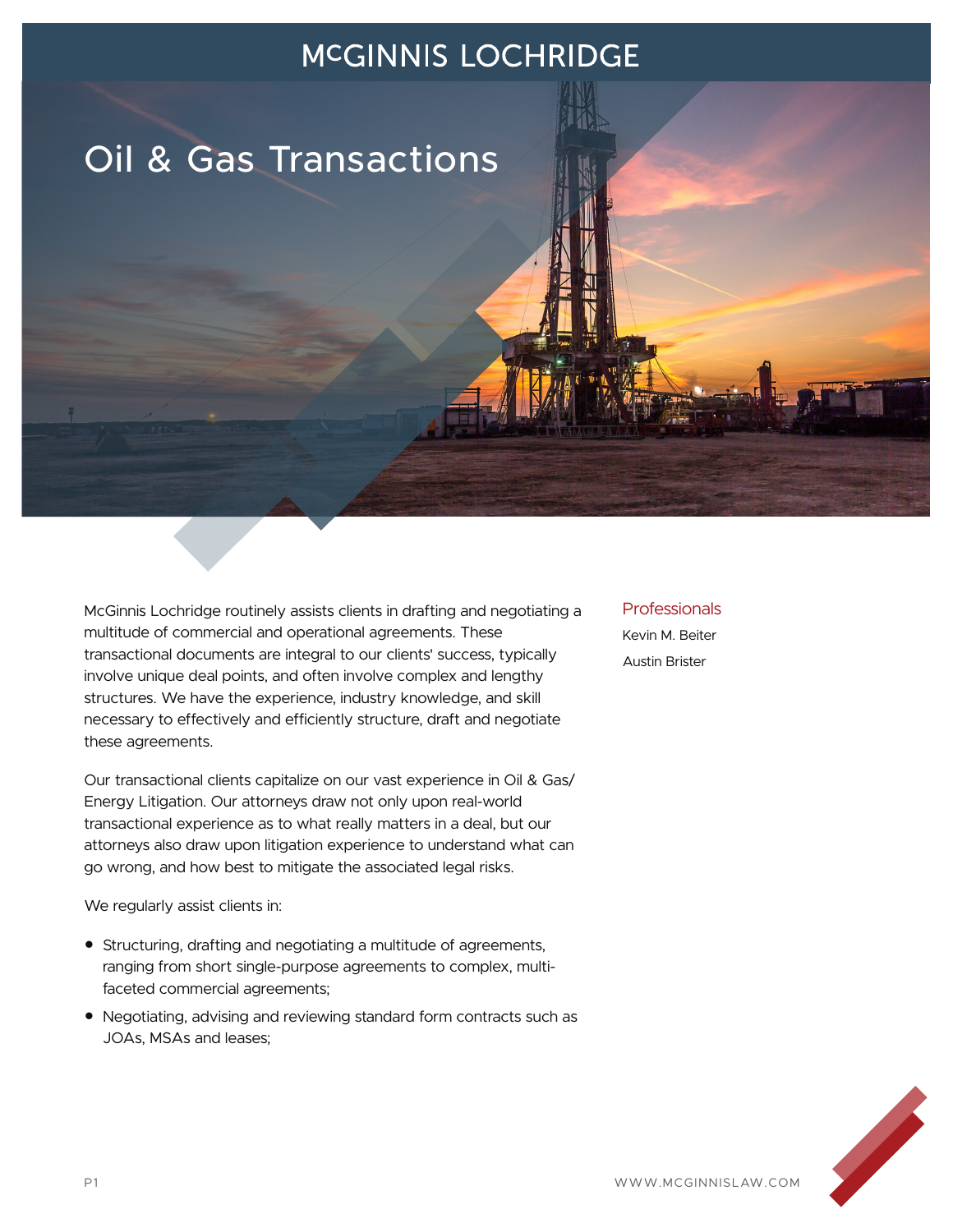#### **Oil & Gas Transactions**

- Helping clients with farmout agreements, joint exploration and development agreements, participation agreements, assignments, surface and sub-surface use agreements; and
- Drafting and negotiating addenda to form agreements addressing both changes in case law and changes in the industry and technology.

Additionally, we assist clients with the review of title documents and the preparation of drilling, supplemental, division order and acquisition title opinions. Our attorneys have prepared opinions for both major publicly traded operators and independents in areas throughout the country including the Williston Basin and DJ Basin, Permian, Utica, Texas and the Gulf Coast. Our goal is to effectively and economically assist clients with clearing title. Additionally, we counsel clients on day to day operational matters as well as performing due diligence associated with acquisitions and divestitures.

### **UPSTREAM SECTOR**

- Oil and gas leases
- Joint venture, joint exploration, joint development, and participation agreements
- Joint operating agreements
- Farmout and farmin agreements
- Areas of mutual interest agreements
- Overriding royalties, net profits interests, and production payments
- Pooling and unitization agreements
- Surface use agreements
- Confidentiality and non-disclosure agreements
- Gas balancing agreements
- Water rights, including agreements regarding supply and wastewater treatment and disposal agreements
- Platform sharing agreements

### **MIDSTREAM SECTOR**

- Easement agreements including condemnation proceedings
- Engineering, procurement, and construction agreements
- Underground unitization and storage agreements for natural gas
- Joint ownership agreements
- Pipeline interconnection and operational balancing agreements

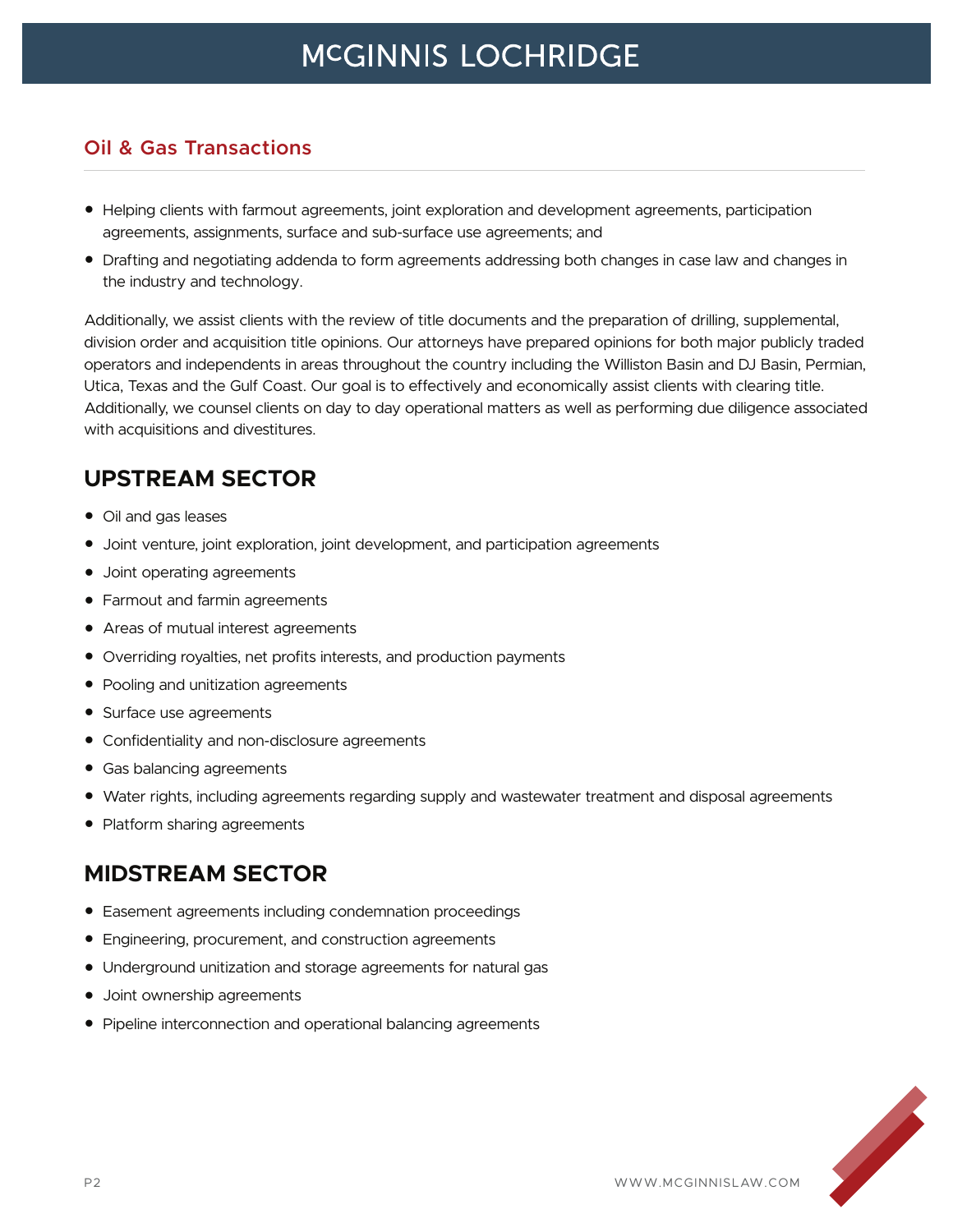### **Oil & Gas Transactions**

### **OILFIELD SERVICE AND MANUFACTURING CONTRACTS**

- Master service agreements
- Drilling and other well service agreements
- Seismic agreements
- Manufacturing and fabrication agreements
- Equipment rental agreements

View our Oil & Gas Practice Group brochure here.

#### News

McGinnis Lochridge Welcomes William K. Grubb in Houston August 12, 2019

*Law360* Reports on Texas Supreme Court Affirms Lower Court's Ruling Concerning Royalties in *Samson Exploration LLC v. T.S. Reed Properties Inc.* July 7, 2017

Production in Paying Quantities Discussed at Next HBA Oil Gas & Mineral Section Meeting May 24, 2017

El Paso Court of Appeals Holding Re: Jurisdiction for Pre-Injury Injunctive Relief Against Permitted Injection Wells

January 25, 2017

Attorney Austin Brister Discusses SCOTX Opinion on Denbury v. Texas Rice January 18, 2017

Partner Tim George presented at the State Bar of Texas 34th Annual Advanced Oil, Gas & Energy Resources Law Course September 29, 2016

McGinnis Lochridge Expands with New Talent in Austin and Houston October 4, 2016

Associate Austin Brister presenting at 7th HAPL Annual Shale Play Seminar on September 29th September 28, 2016

Jonathan Baughman to Speak at Upcoming CAIL Conference in November August 29, 2016